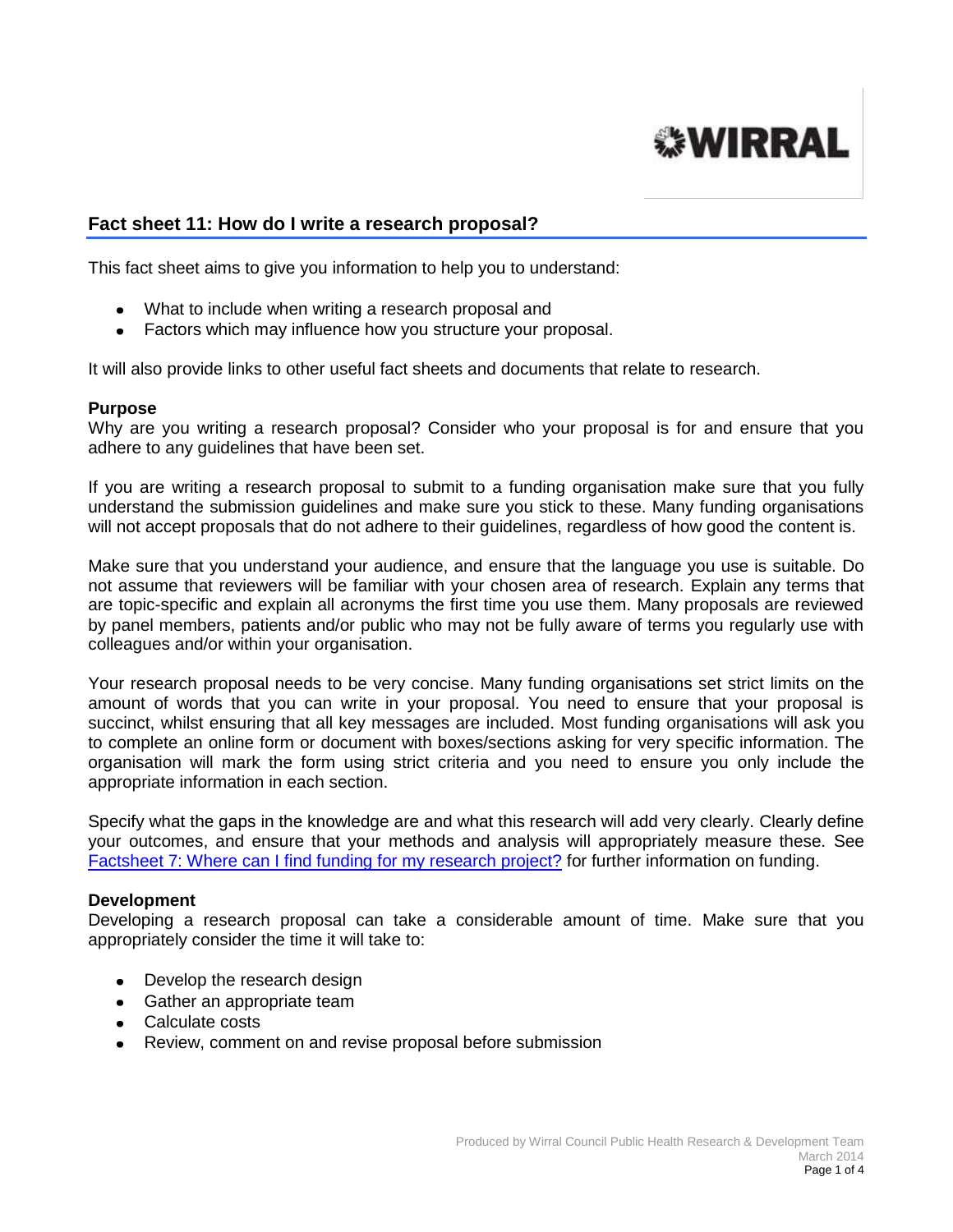Consider who you need to assist you in writing the proposal, and know their capacity and time constraints. Allow plenty of time for people to contribute to the proposal (for example you may require a statistician to review and contribute to the analysis section, or a health economist to review and contribute to the cost-effectiveness analysis); this research proposal may be your priority but it might not be theirs! Remember that some organisations (i.e. universities) need to have all proposals and funding applications approved by their finance department. This can be take many weeks so ensure you leave enough time for any external organisations you are working with (i.e. an academic healtheconomist) to follow all their internal procedures and protocols.

Have your proposal reviewed by experts in the topic area (such as your colleagues and peers), and also have your proposal reviewed by people who are not familiar with your proposed research area, to ensure your proposal is clear and easy to understand.

# **Delivery**

Delivery relates to two parts of your research proposal:

1) The delivery of the proposed research

Provide clear detail of proposed research activities and timescales. Clearly outline and justify each research activity, along with detail of the team member/s responsible for each area (for example what will be involved in your preparation activities, recruitment activities, data collection, analysis, interpretation, reporting, and dissemination), and make sure that your timings for these are feasible.

It may help if you produce a flow diagram and/or a GANTT chart to plan your activities and timescales. This will help you to identify whether it will be feasible to undertake your project activities within the timescale. Some funding organisations will ask for a flow diagram to show proposed research activities against timescales.

2) The delivery of the research findings

Think about how you intend to use the findings of your research. Demonstrate what your findings will add to the existing knowledge base, and what you intend to do with these findings. For example, you may be wishing to conduct insight work to inform service delivery or future research; or test an intervention which will be incorporated into service delivery if successful.

Specifically outline how your findings will be delivered and communicated, and who they will be delivered by.

## **Methods**

Ensure you justify your chosen methods and define how these will ensure you can confidently answer your research question.

You may wish to liaise with members of your target population (such as health professionals, patients and/or members of the public) to refine your chosen methods, and determine whether they are appropriate and feasible.

Clearly define and justify your analysis and sampling procedures. You will be expected to describe your chosen analysis procedures in detail.

If your research involves quantitative data you will be expected to describe the statistical tests you propose; if qualitative you will be expected to describe the analysis procedures you propose to follow; and if your research involves both qualitative and quantitative methods you will *also* be expected to outline how the findings will complement each other.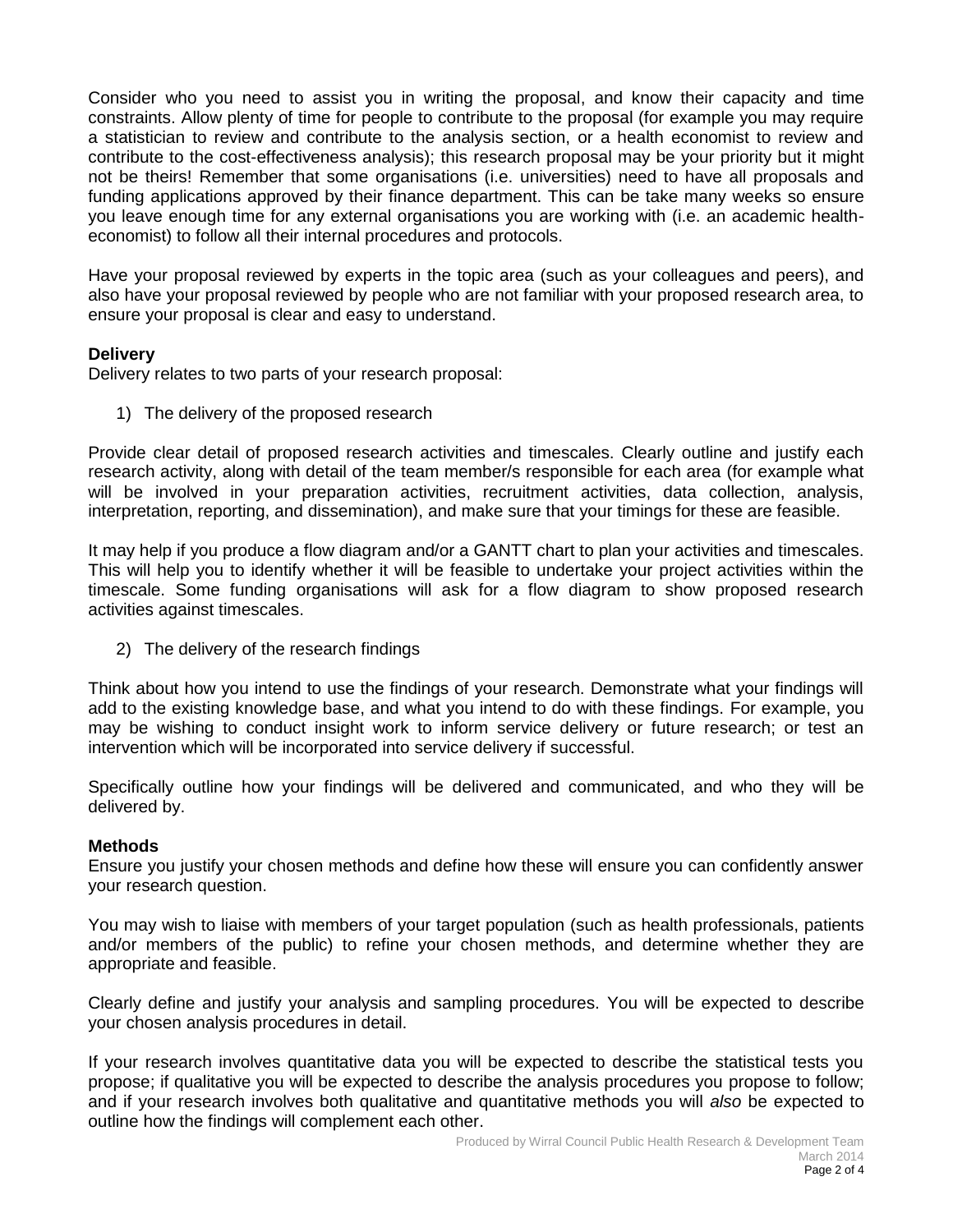You will be required to provide evidence that the sample size you have chosen will be large enough for your research. You may need to ask a statistician to help you to calculate your required sample size.

See [Fact sheet 15. What are the best evaluation/research methods to use?](http://info.wirral.nhs.uk/intelligencehub/howtofact-sheetsonevidence&research.html) for further details about what type of methods you could use and Factsheet 10: how do I design my research project? for information regarding sampling procedures.

### **Research team**

Clearly demonstrate that you have a team of people in place who are skilled and experienced in all elements of your proposed work. Funding organisations need to know that the proposed team will be able to deliver their research project on time and on budget, and will look for a team with the expertise to achieve this.

Consider the composition of your team when writing your proposal, and ensure you have experts in place. For example your research may specifically call for an experienced statistician, health economist, or qualitative researcher. You will need to describe the role of each team member, and describe their personal skills and expertise.

Funding organisations will expect research teams to have a skilled Principle Investigator, with proven experience of successfully managing research projects (including all research activities, team members and budgets). If your proposed Principle Investigator does not have a proven track record of this, it is fine to propose a skilled and experienced researcher to 'mentor' the Principle Investigator throughout the project.

Make sure that you are clear about how much time your team members can commit to the research project, if funded. You will be required to cost this into your research proposal. Ensure that this time is sufficient for project activities to be completed.

You may also need to recruit additional members of the research team if you are successful in winning the funding, such as a health professional to assist with recruitment, or a research assistant. You will need to describe the roles of each of these people in detail, and cost staff recruitment into your research proposal.

## **Patient and Public Involvement**

This can often be a key part of a research proposal. It is important to consult with patients and the public to ensure that your approach and methods are feasible and acceptable within your defined population.

Elements of your research where patient and public involvement can be used include:

- *Defining the research question* Work with people in your target group/s or groups of interest to help you to clearly define your research question. Explore whether your research question is a priority for your target group/s
- *Defining your research approach* get input in determining where the best places to recruit participants may be. Also in writing and reviewing information and consent letters to be used in/connected with the project
- *Determine the feasibility of your proposed methods* Your target group/s may be able to help you decide the most appropriate methods to use (such as in-home focus groups or an onstreet survey, for example)